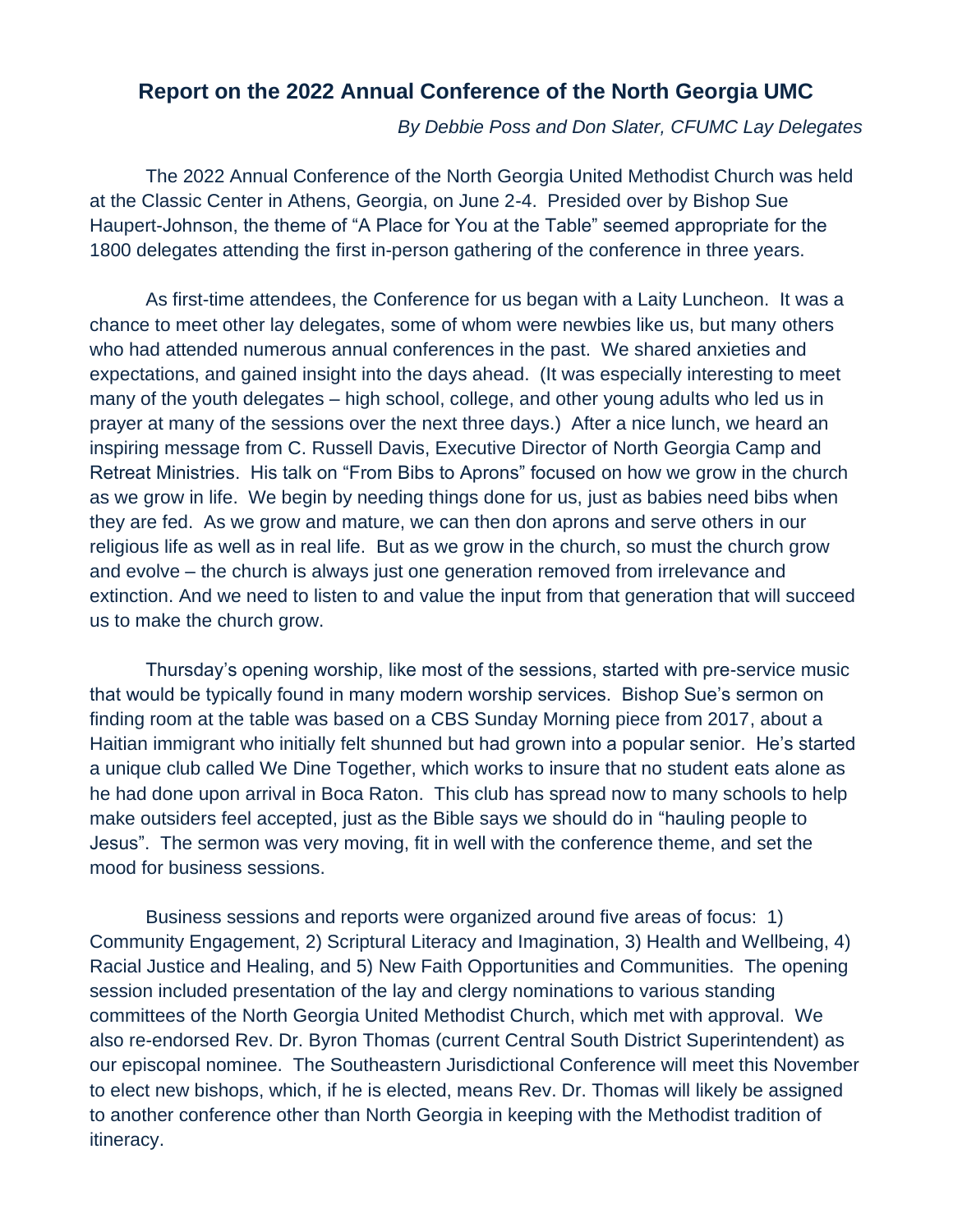The most disquieting moment of the first session came when the conference approved the disaffiliation applications of 70 churches. (A full list can be found at the end of this report.) The disaffiliating churches were predominately small and rural, most with congregations of 10-50 members. While this list represents approximately 9% of the total churches in the North Georgia Conference, their membership makes up less than 3% of the total membership. (The process for disaffiliation set by the 2019 General Conference allows another window for UMC churches to leave at the 2023 Annual Conference, if they apply and meet conditions this fall and winter.)

Friday morning started with an early, optional Service of Holy Communion, which was simple, yet moving. The first business session focused primarily on financial matters, including the approval of the lowest apportionment budget in 20 years. There was discussion on fully funding the pension program for clergy, the rising costs of health benefits, and instituting a 5.6% cost of living increase to paychecks for the first time in five years. Delegates also acknowledged the North Georgia Annual Conference's allocation to the Boy Scouts of America Abuse Survivors Settlement. A major topic of debate was the recommendation to relocate the United Methodist Center (main office headquarters of the North Georgia United Methodist Conference) from Peachtree Corners to Main Street in College Park. This would put it closer to the geographic center of our conference, as well as more conveniently located for interstate highway and transportation access – the approval carried easily. Recommendations for the Barnes Evaluation and Administrative Team (BEAT) program were also discussed and approved – this program earmarks sales proceeds from church properties into an endowed fund to use for new faith opportunities and innovative outreach.

Friday morning's second business session dealt mostly with resolutions, with Bishop Sue presiding over a thorough discussion with speakers equitably divided between both sides. Of the half-a-dozen proposed resolutions, only the two supporting native American sovereignty and recognition of the eastern tribe of the Cherokee nation passed easily. The other resolutions, dealing with refinements of the disaffiliation process and moving the quadrennial General Conference from U.S. presidential election years, all failed by roughly a 90%-10% margin.

A solemn Service of Remembrance was held to honor the lives of some 42 clergy and spouses who've passed away over the past year, as a bell was rung for each in their memory. Rev. Jane Brooks preached, and beautiful music was provided by the St. John UMC choir in Augusta. A special offertory was collected in their honor, raising over \$20,000 for UMCOR.

Friday afternoon's session ended with a multicultural service, where music and the message were modeled in a program presented in English, Spanish, and Korean.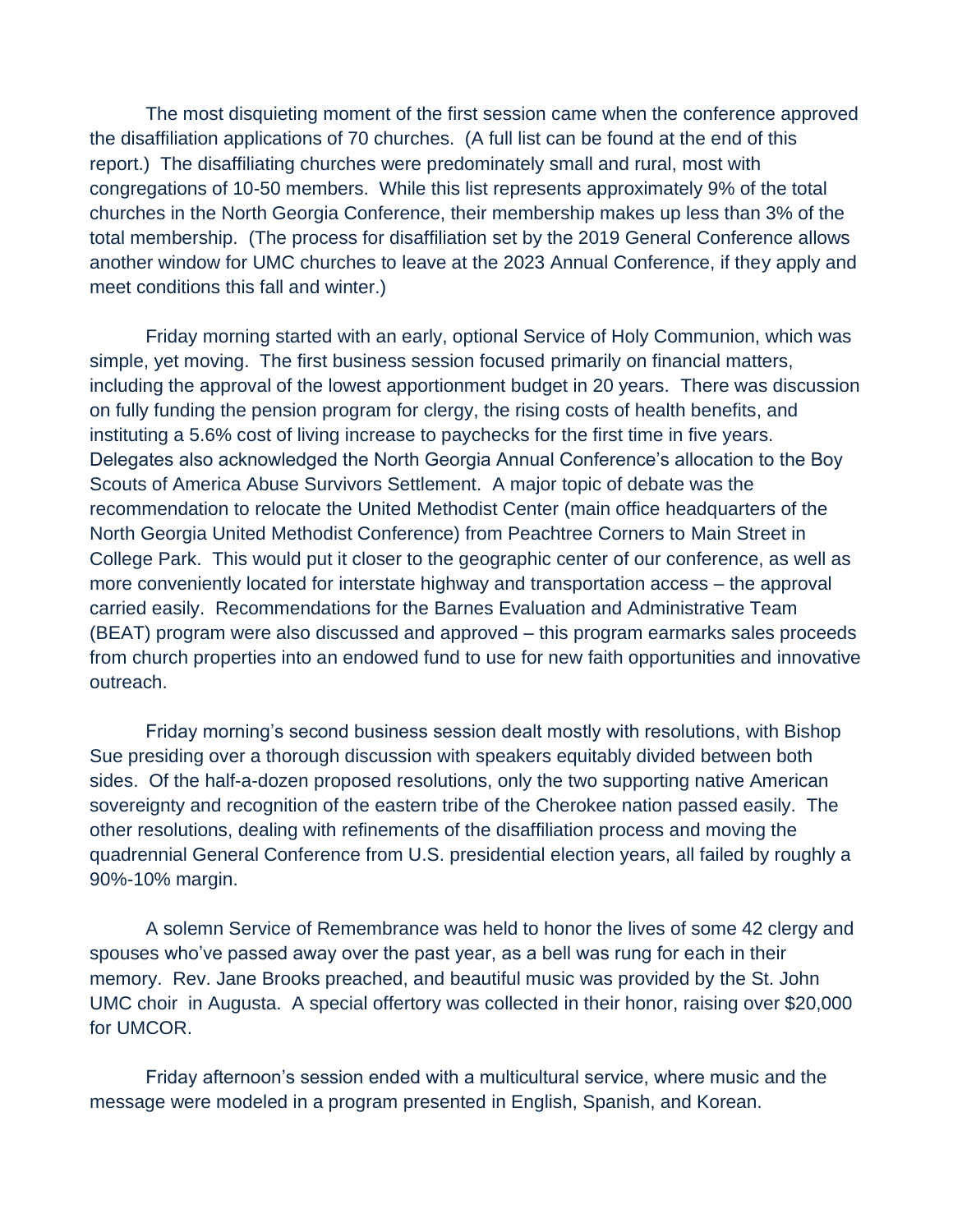Because the morning's discussions on relocating the United Methodist Center and on resolutions had run long, the afternoon session on Racial Justice and Healing was delayed to Saturday morning, and unfortunately somewhat abbreviated. The major item for this final business session was the resolution of property for church closures over the past year. Seven churches had shuttered, being unable to fund their pastors or meet insurance payments (although half had actually merged with another nearby UMC church). This was an especially poignant vote for Don, since it included closing Avondale Pattillo UMC in which he had grown up. A somewhat heated debate then took place about what to do with some of these church properties, which ordinarily would be sold with proceeds going into the Barnes Fund. Since one church in particular had been founded and built by former slaves on land donated by black families, a discussion ensued about whether it would be appropriate to return the property to their descendants – the question was ultimately referred to the North Georgia UMC Board of Trustees for resolution.

The final service late Saturday morning was a Service of Licensing, Commissioning, and Ordination for some 40 new local pastors, deacons, and elders. This was a very emotional service both for those being ordained after years of prayer and preparation, as well as for nearly all in attendance – many a tear were shed.

Links and more information can be found on the following pages.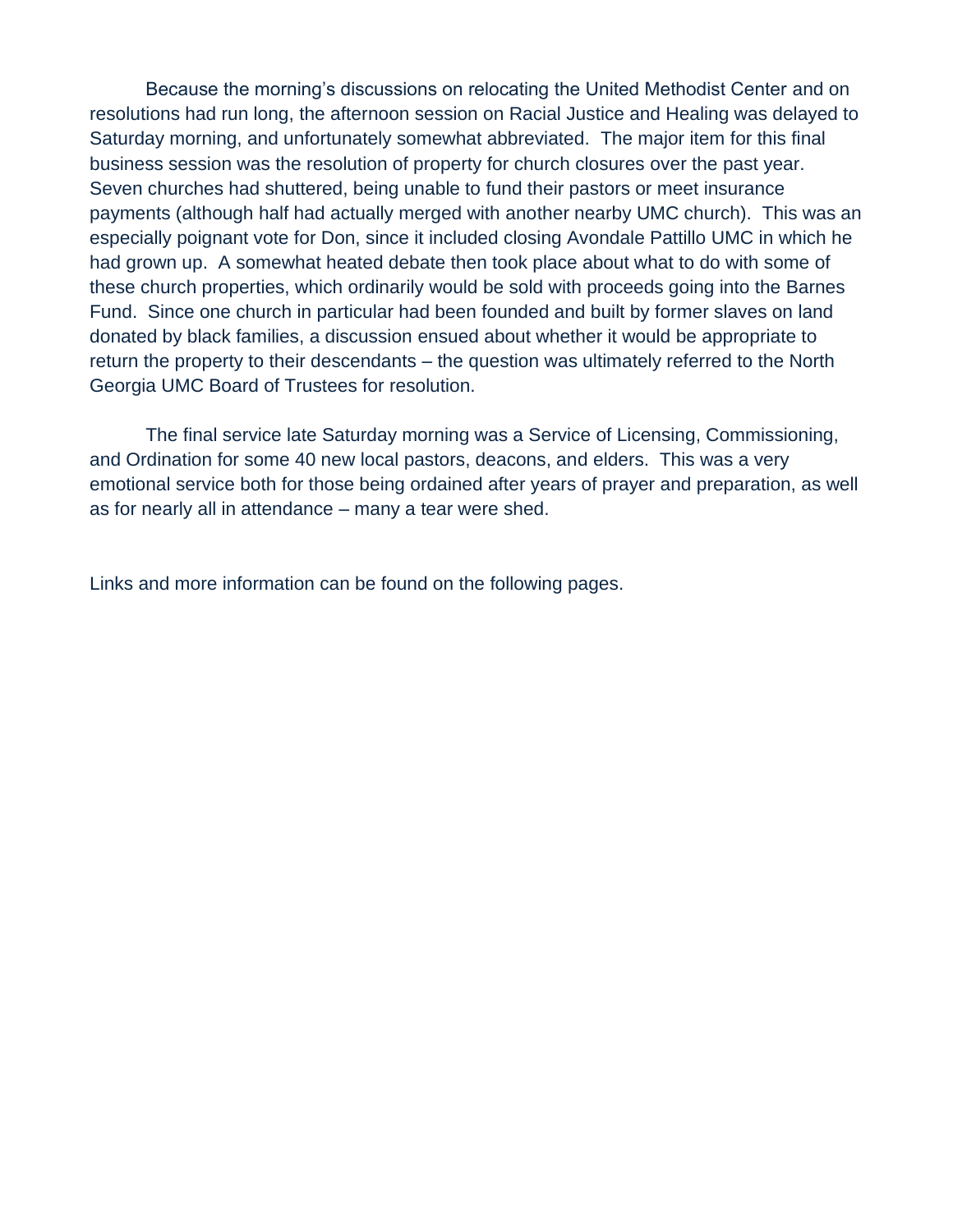## Links to more information from the 2022 North Georgia UMC Annual Conference:

- PDF of the North Georgia Annual Conference Handbook: [https://www.ngumc.org/files/fileslibrary/annual+conference+session/handbook+annual](https://www.ngumc.org/files/fileslibrary/annual+conference+session/handbook+annual+conference+2022.pdf) [+conference+2022.pdf](https://www.ngumc.org/files/fileslibrary/annual+conference+session/handbook+annual+conference+2022.pdf)
- CBS Sunday Morning news clip shared by Bishop Sue in her Opening Worship: <https://www.cbsnews.com/video/at-one-high-school-no-one-eats-lunch-alone/>
- Introducing the Five Areas of Focus: [https://www.ngumc.org/newsdetail/5-values-5](https://www.ngumc.org/newsdetail/5-values-5-areas-of-focus-16513585) [areas-of-focus-16513585](https://www.ngumc.org/newsdetail/5-values-5-areas-of-focus-16513585)
- Nominations Report for Standing Committees of the North Georgia Annual Conference: <https://www.ngumc.org/files/websites/ngumc/Nominations+2022+Version+2.pdf>
- Endorsement of Rev. Dr. Byron Thomas as Episcopal Nominee: [https://www.ngumc.org/newsy detail/north-georgia-delegation-endorses-byron-thomas](https://www.ngumc.org/newsy%20detail/north-georgia-delegation-endorses-byron-thomas-as-episcopal-nominee-12949785)[as-episcopal-nominee-12949785](https://www.ngumc.org/newsy%20detail/north-georgia-delegation-endorses-byron-thomas-as-episcopal-nominee-12949785)
- Adopted Resolutions by the 2022 North Georgia Annual Conference: [https://mcusercontent.com/8c4a2bf5df821f76fea333283/files/77a213cc-411c-4f46](https://mcusercontent.com/8c4a2bf5df821f76fea333283/files/77a213cc-411c-4f46-f619-7bcfd7fcfbc5/2022_Resolution_for_Action_by_the_General_Board_of_Church_and_Society.pdf) [f619-](https://mcusercontent.com/8c4a2bf5df821f76fea333283/files/77a213cc-411c-4f46-f619-7bcfd7fcfbc5/2022_Resolution_for_Action_by_the_General_Board_of_Church_and_Society.pdf) [7bcfd7fcfbc5/2022\\_Resolution\\_for\\_Action\\_by\\_the\\_General\\_Board\\_of\\_Church\\_and\\_S](https://mcusercontent.com/8c4a2bf5df821f76fea333283/files/77a213cc-411c-4f46-f619-7bcfd7fcfbc5/2022_Resolution_for_Action_by_the_General_Board_of_Church_and_Society.pdf) [ociety.pdf](https://mcusercontent.com/8c4a2bf5df821f76fea333283/files/77a213cc-411c-4f46-f619-7bcfd7fcfbc5/2022_Resolution_for_Action_by_the_General_Board_of_Church_and_Society.pdf) and [https://mcusercontent.com/8c4a2bf5df821f76fea333283/files/2624dd8b-289e-def1-](https://mcusercontent.com/8c4a2bf5df821f76fea333283/files/2624dd8b-289e-def1-3ff8-d1e475dcd93c/2022_Resolution_to_Support_Native_American_Sovereignty.pdf) [3ff8-d1e475dcd93c/2022\\_Resolution\\_to\\_Support\\_Native\\_American\\_Sovereignty.pdf](https://mcusercontent.com/8c4a2bf5df821f76fea333283/files/2624dd8b-289e-def1-3ff8-d1e475dcd93c/2022_Resolution_to_Support_Native_American_Sovereignty.pdf)
- Video and photos from the 2022 North Georgia Annual Conference:
	- o Day 1: <https://vimeo.com/716755354>
	- o Day 2: <https://vimeo.com/716983370>
	- o Day 3: <https://vimeo.com/717136750>